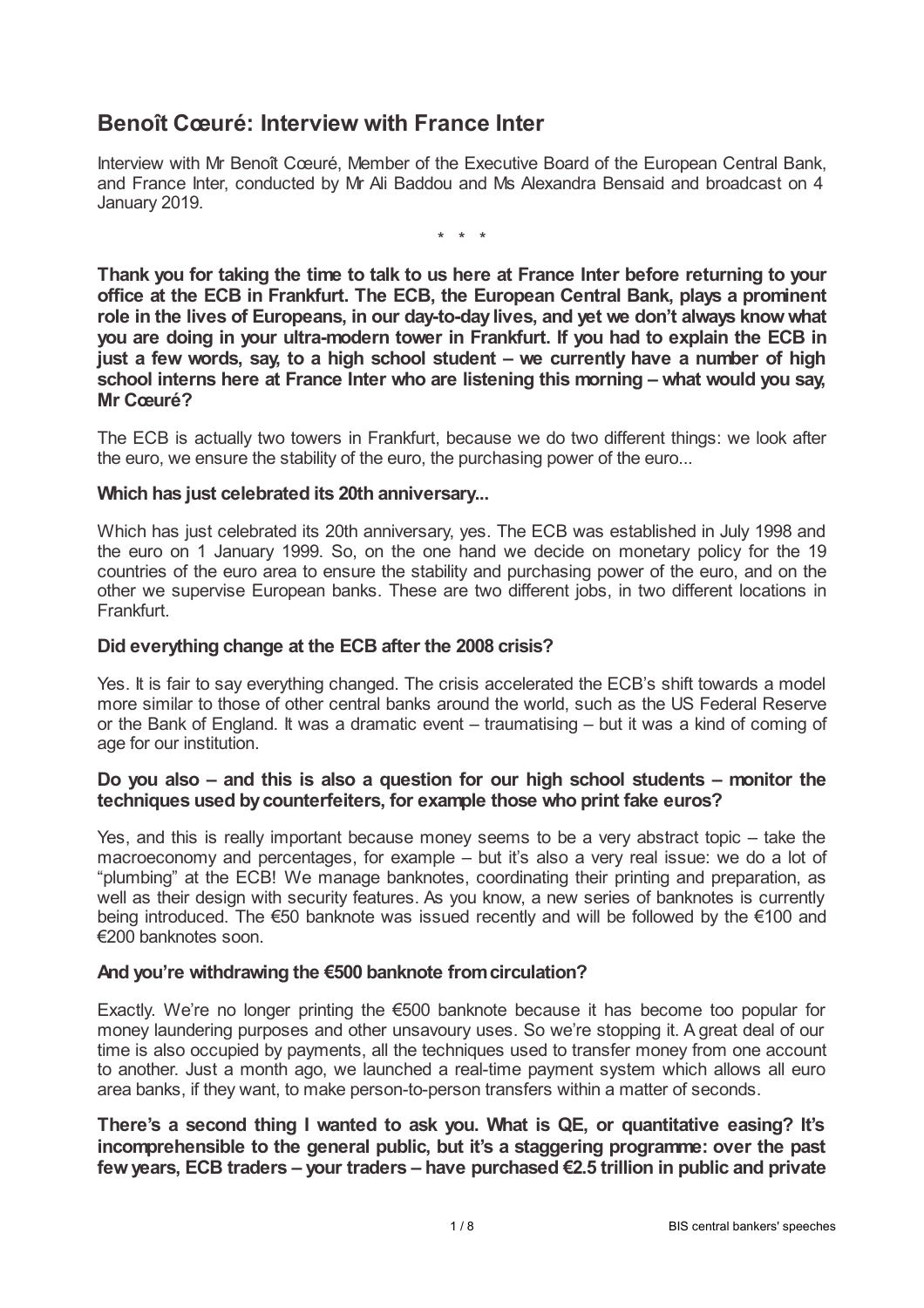### **debt. The programme has been halted. What purpose did it serve?**

Yes, that's right. Over four years, between 2015 and 2018 – our last net purchases were made a few days ago, just before Christmas – we bought European public and private debt amounting to €2.6 trillion. Why? It's very simple: to reduce the cost of financing in the euro area. The central banks – they teach this in high school – steer the overnight interest rate. But, this is not sufficient as firms borrow over a period of three, five, ten years. So the three-year, five-year and ten-year interest rates also need to be lowered. To do this, we buy government bonds, and this has considerably improved financing conditions, which, in turn, boosts consumption and investment in the euro area.

### **€2.5 trillion, Mr Cœuré – you say this has given a boost to consumption and investment. But ultimately if we look at growth, all this money quite frankly doesn't seem– at least to people in France – to have gone to them, into their pockets, into a rebounding economy...**

Of course it's gone to them! Through all the mechanisms that make the economy work: lowering interest rates for lending to companies, which we did not only in France and Germany, but also in Greece, Italy and everywhere in the euro area, has boosted investment. By boosting investment and consumption we create jobs. Just to give you a figure, since 2013 almost ten million jobs have been created in the euro area. In terms of the level of employment, we have now returned to a level higher than that before the 2008 crisis, and that's partly, largely – in no small part – due to monetary policy.

### **And in this regard, Mr Cœuré, we're going to experience, we've just experienced, a big turning point. You've said you're going to stop this quantitative easing policy, this policy of injecting liquidity to boost the economy. Does this mean that interest rates will rise for French people? And when?**

No, we're not stopping it, but we've stopped increasing it. You mentioned this figure of €2.5 trillion. It's going to stay at this level, but it will not decrease, so it cannot be said that monetary policy is more restrictive. In addition, the short-term interest rates that the ECB controls directly are going to stay at their current level, i.e. at zero and even below zero, at least through the summer of 2019, and for as long as required for inflation to return towards 2%, which is our aim. So interest rates will remain low for a long time yet.

### **You're currently making a major turnaround – the same thing is also happening in the United States –while growth is alreadyslowing down.**

It isn't a major turnaround, it's an adjustment which is justified by the fact that this programme was launched in 2015 when the euro area was on the edge of a precipice, faced with the risk of deflation. We're no longer in this situation at all. It's true that growth is slowing down, but it is still around 1.5% in the euro area, whereas at the time it had been zero. So this allows for an adjustment, but interest rates will remain very, very low for a long time yet.

#### **The euro has celebrated its 20th anniversary. Did you celebrate at the European Central Bank?**

No. One doesn't really celebrate a currency. Besides, we have work to do. We have had a dinner and we will have a conference in Sintra in Portugal in June to discuss what has worked and what hasn't worked with a broad range of participants.

#### **What hasn't worked?**

Since it's time to reflect on the past 20 years, I would say the euro as a currency has been a huge success: it's stable, inflation has been considerably lower in the last 20 years than in the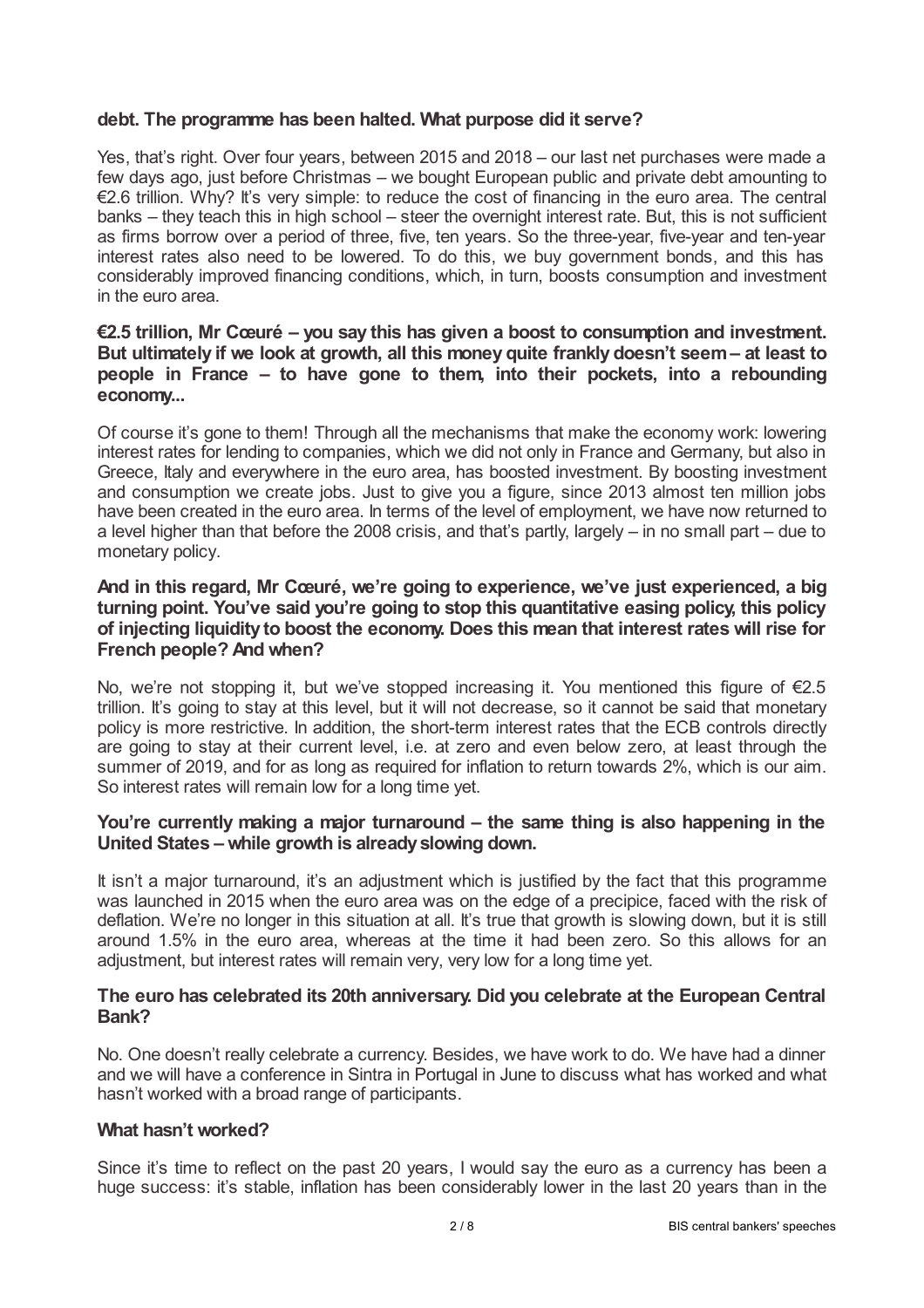decades before that, and this has supported purchasing power, it has supported the purchasing power of Europeans.

### **Really?**

Yes, really.

### **That's really the opposite of what every single person thinks, namely that since the euro prices have shot up. Whydo you saythis, Mr Cœuré?**

There are purchasing power issues, problems with wages, problems with wage distribution. That's why people are taking to the streets and that's true for many countries in Europe and beyond...

#### **Everyone thinks that life has become more expensive since the euro!**

...but this isn't linked to price inflation. Price inflation since 1999 has been 1.6% on average. If you look at the 20 years before that, before the euro was created, inflation was 4%.

#### **But whydo people have this perception of reality? Is everyone crazy?**

No, I think it's due to people comparing prices in euro with prices in francs – for those who can still remember prices in francs. As time goes on they will become fewer and fewer. There are a lot of young people who don't remember prices in francs...

#### **Apparently, 54%of French people still mentallyconvert euros into francs...**

They're remembering prices from 1999, prices from 20 years ago. You can't compare today's prices with prices from 20 years ago. In other words, even if we'd kept the franc, there would have been inflation, and that's what people are not seeing.

#### **You say that purchasing power ultimately isn't an inflation problemwhich would eat away at French people's budgets. You spoke about wages. Do wages need to rise?**

Throughout Europe we're seeing dissatisfaction, frustration and feelings of injustice when it comes to matters of income and distribution of income. But ultimately, what distributes wages is growth and productivity, and so the priority for all countries in Europe, including France, is to have an economy that creates productivity gains and allows wealth to be distributed, and this is what enables wages to be distributed. Wage growth without productivity gains isn't good for the economy.

**The European Central Bank is an unelected institution that appears to be extremely far removed from citizens. You're criticised for being essentially responsible for a form of "democratic hold-up", an expression used by journalist Jean Quatremer: you're taking away budgetary sovereignty; the euro area is described as being under German sovereignty; you've invested absolutely huge sums in saving banks and the financial system, but it's European people who have paid the price, with taxes, strict policies, the list is endless. What would you sayin defence of your institution, Mr Cœuré?**

I've read Jean Quatremer's book, "Il faut achever l'euro". Now, when he speaks of the "democratic hold-up" he's not talking about the ECB, but about European institutions and the way the euro functions in general. And it's true, I agree with him: there's a democratic deficit in the way the euro area functions. Look at the discussion with Greece. Extremely painful measures have been discussed for the Greek economy, for the Greek people, and this discussion was between the Greek minister and the other 18 finance ministers – it never went to the European Parliament. So there is a problem. But it's not the ECB.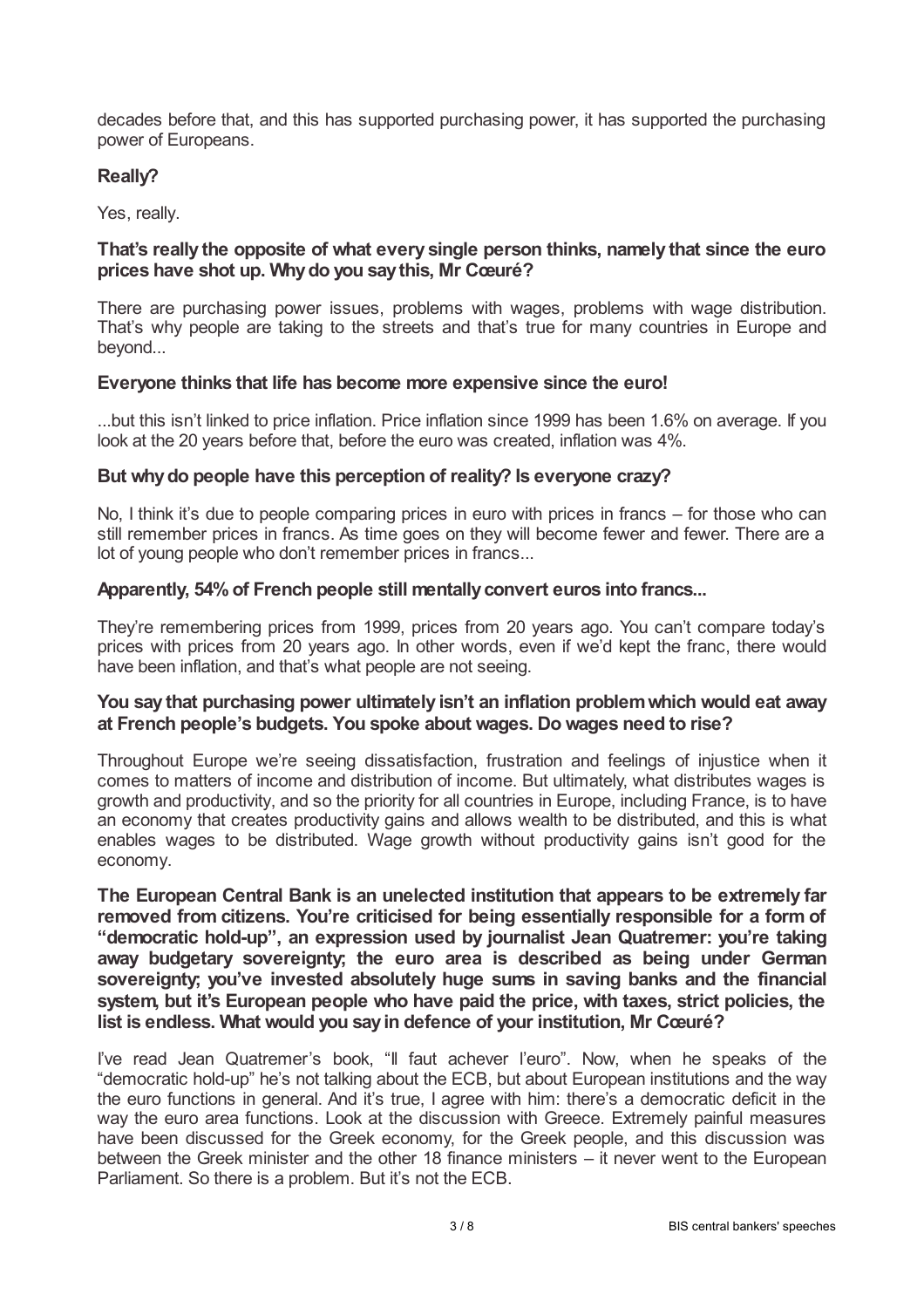### **Ok, but the ECB formulates monetary policy that does not depend on governments or citizens, but considerably influences the economic policies and day-to-day lives of European citizens...**

That's true, but what allows the ECB to be independent is its very narrow, very clear, very simple and very precise mandate, which is to bring the inflation rate back towards 2%. This is how we are judged. And we are accountable to the European Parliament. We go everywhere – I visit high schools, go to conferences, I discuss with people. We are on Twitter, we're in dialogue with European citizens...

### **And with France Inter!**

And with France Inter, which is important as it allows me to explain all of these things. Yes, we are bureaucrats in Frankfurt, but this independence is possible...

#### **And technocrats!**

...and technocrats... This independence is possible because we have a very narrow mandate which can be monitored. The rest of the system is political, and requires democratic accountability.

**You're a left-winger, Mr Cœuré, but despite that you won't get rid of the idea that some people have of you that you're investing huge sums in saving banks, moneywhich could have been used for social policies, for example, or for investments directly benefiting citizens' day-to-daylives.**

No, that's not true. First, my political opinions have nothing to do with my job as a central banker, which is not a political role. And second, the €2.6 trillion we've invested...

#### **That's political!**

Why did we do it? We did it because we were on the brink of deflation. We brought inflation back towards 2%, we created ten million jobs, and if it's good for employment, it's also good for European citizens.

### **In the United States, the Federal Reserve has two mandates: inflation and full employment.**

Yes.

#### **And if you were to add full employment?**

In one respect, it's not up to me to discuss this. I cannot decide on my own mandate – that's up to the Parliament. It's a political discussion. But honestly, over the last five, ten years, this wouldn't have changed anything. Everything we do – creating liquidity, buying securities, cutting interest rates to zero – is to support both output and inflation. So we would have done the same thing. Today, this debate is largely theoretical.

**Mr Cœuré, reflecting on the "yellow vests" movement in France – I'd also like your opinion on that – citizens, in Italy too, have been calling for budgetary constraints to be loosened. Budgetary constraints are governed by the Maastricht Treaty – 3% budget deficit and maximum60%public debt. Do these rules need to be reviewed?**

I don't think my answer is going to make me very popular on your show.

#### **Go on!**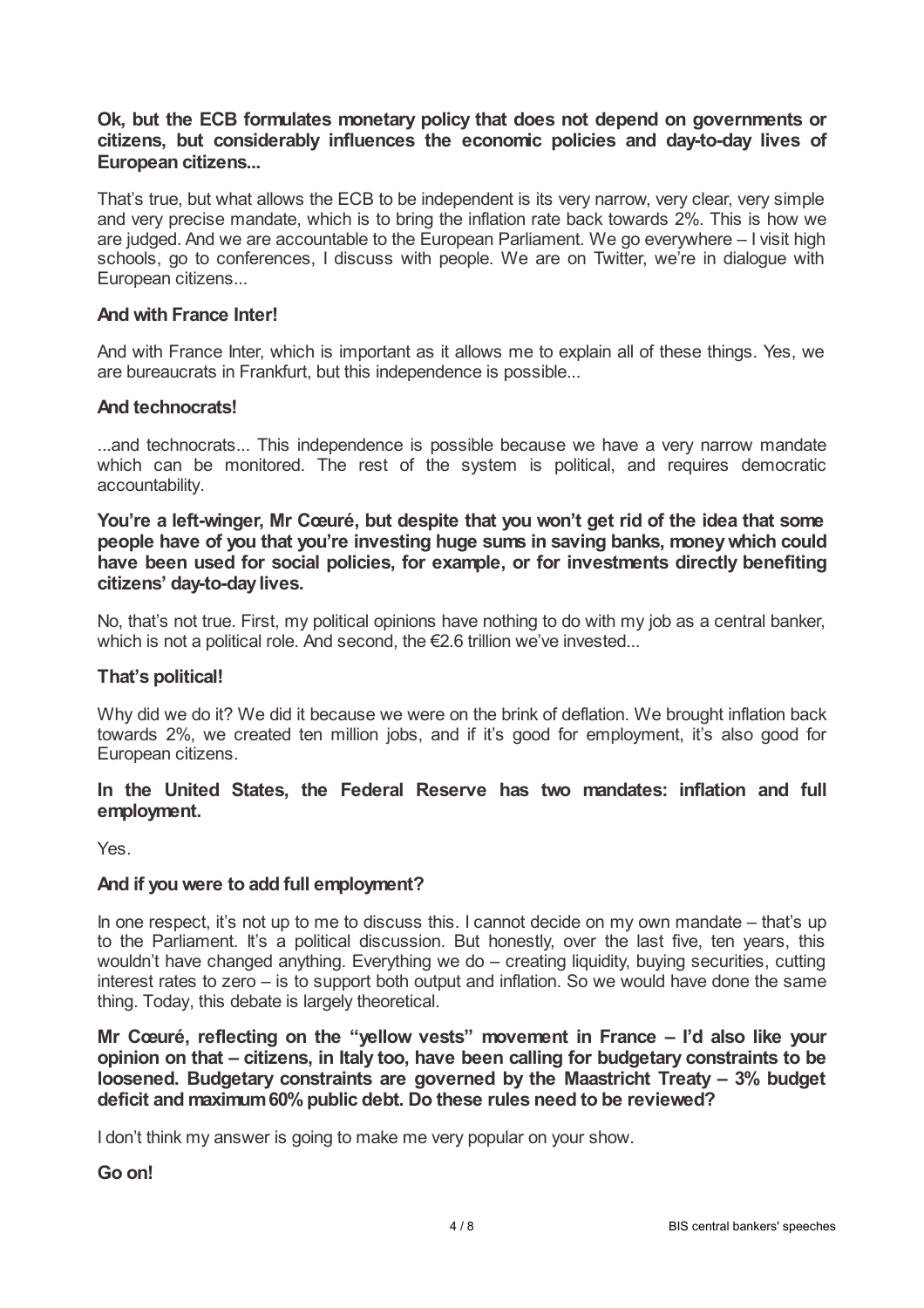I think these are good rules. France has almost never complied with them. I find it a little strange to complain about rules you've never adhered to! France has not balanced its budget since the 1970s, as you know...

### **Yes, but when budgets are tightened, one says: "those are the Maastricht rules". They haven't been complied with but clearly, at the moment, cuts are being made at every level...**

I completely understand that people feel hard done by when it comes to redistribution, and that's also an economic efficiency issue. There is a redistribution problem. But I don't agree that the solution is more deficit and more debt. Redistribution is a political discussion.

### **So you don't agree, but we are all thinking about the arm wrestling over the Italian budget, between a government that has just been elected and taken power, and the European Commission. The Commission actually embodied the denial of universal suffrage. Do you appreciate the difference there?**

Yes, I do. But the mechanism has worked; in fact, it's worked well. The European Commission expressed its point of view, based on European rules. Then there was a discussion, a negotiation between Pierre Moscovici and the Italian finance minister, and an agreement was reached on a revised budget that was debated and voted on by the Italian Parliament. It cannot be said that the Commission was holding a knife to their throat or pointing a gun at their head.

### **Really?**

If anyone was holding a gun to their head, it was the financial markets, not the Commission. Italian interest rates were rising, which meant the debt burden was increasing, which was bad for the Italian people. That wasn't Europe's doing; it was simply a reflection that, ultimately, you have to be able to finance yourself.

### **Nevertheless, it was in the name of these Maastricht rules that in 2011–2012 austerity was imposed on Europe and the growth that had begun to take hold dropped off again...**

Yes, that may have been excessive. It's all about finding the right balance. I don't disagree with you on this. But I don't think it's good for a country like France to permanently run a deficit of over 3%, simply because you have to be prepared for the next economic downturn. Today we are seeing growth – not enough – but there is some growth. If we don't reduce the deficit now, we won't be ready when there are real economic difficulties, and it will be even more painful the next time.

#### **Before taking questions from listeners, Mr Cœuré, a question to you as a banker: the stock markets, in particular the US stock market, have been falling for two weeks. Should we be worrying about a major financial crisis in the coming months?**

There are many uncertainties around the global economy that are not primarily financial in nature, but first and foremost linked to trade and to the tensions surrounding trade, especially between the United States and China. The financial markets, understandably, are very concerned about this, because it's the whole engine of global trade that's challenged.

### **Understandably, you said? Aren't the financial markets also involved in purely speculative activitythat is detached fromthe real economy?**

They can see that these discussions over trade are acting as a brake on the global economy. There are speculative mechanisms and amplifier effects coming on top. But the root of the concerns is linked to the fact that the international relations that have supported global growth for the past 20 years are crumbling, are being eroded, and that's a concern for everybody.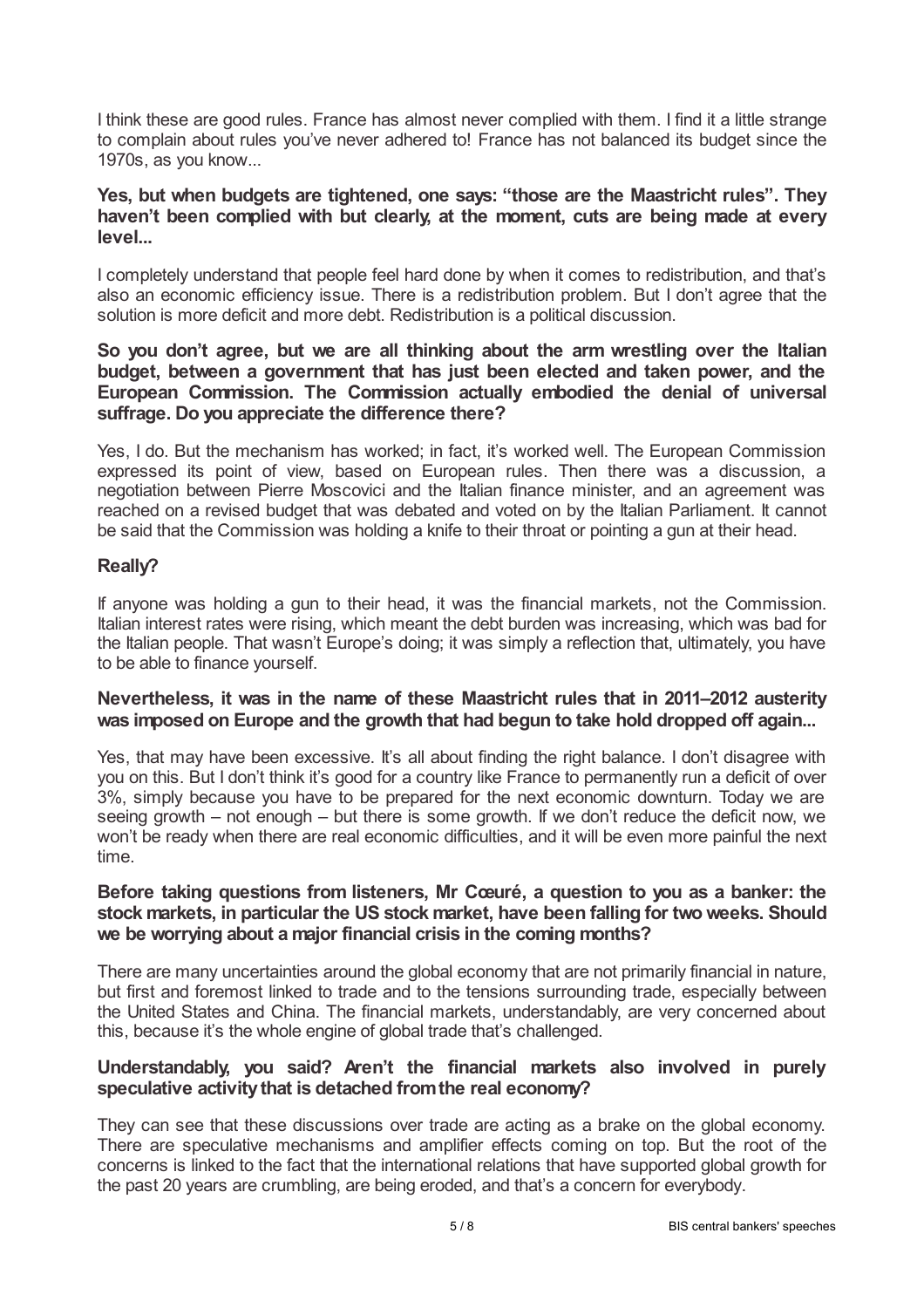Questions from the audience:

**The European Central Bank has poured trillions of euro into the European economy, which still hasn't reached an inflation rate of 2%. These trillions must have been hidden away somewhere, otherwise inflation would have been much higher. So who hid away these trillions of euro? Probablythe financial markets?**

No. First of all, we're not giving money to banks. This is money that is lent and that returns to our balance sheet. The liquidity that is created is deposited by banks overnight at the ECB. So the answer to the question "who is hiding this money away?" is that it returns to the ECB. We have it. Moreover, these deposits bear a negative interest rate, so we actually earn money on them which we redistribute to the European taxpayers, because our profits are distributable and returned to taxpayers. And by the way, this has allowed banks' liquidity constraints to be loosened, which has enabled them to lend more to businesses and households.

**The ECB was able to free up billions of euro to help banks in 2008 and 2010. Why couldn't it free up the same amount for the ecological transition and thereby help individual citizens, for example to ensure that buildings are insulated?**

We are doing that, to a certain extent...

#### **And there are manyquestions in the same vein.**

Of course, and it's a very important topic for us. A network of central banks is working on climate-related issues, also from the financial regulation perspective. For example, how can banks and financial institutions be mandated to take into account the risks linked to climate change? This is also an important question.

### **We've seen that six large French banks have been investing massively in polluting energysources. You at the ECB have supported polluting energysources bypurchasing the bonds of Total and Shell, for example...**

With regard to the banks, this is becoming a priority area for banking supervision – monitoring the risks the banks are taking by financing polluting activities. As regards the ECB itself, we have public and corporate debt purchase programmes. Among other things, these programmes have enabled us to purchase "green bonds" issued by the French government, by the European Investment Bank, etc. We are purchasing some of these bonds, in fact we are purchasing a substantial amount of them: around a quarter of the green bonds issued in Europe have been purchased by the ECB. They are on our balance sheet and we are thus directly providing climate finance.

#### **So you're purchasing both? Total bonds and green bonds at the same time?**

Yes. We're purchasing Total bonds because, when we purchase corporate bonds, we do so precisely according to what is available in the market. We don't want to distort the market structure. The ECB could be asked to add a climate objective to its price stability objective, but that would be getting into a political discussion. Why climate over equality, over employment? This is a political question. We can't decide it for ourselves.

**First I would just like to comment on what Mr Cœuré said about salary increases being linked to growth and productivity gains. For years, productivity gains were huge and it was shareholders who benefited more than workers and employees. But my question is the following: why does the ECB not finance governments directly, as was done in the 1970s before Mr Giscard d'Estaing intervened and forced the French government to finance itself on the financial markets? It's much less restrictive in the United States, for**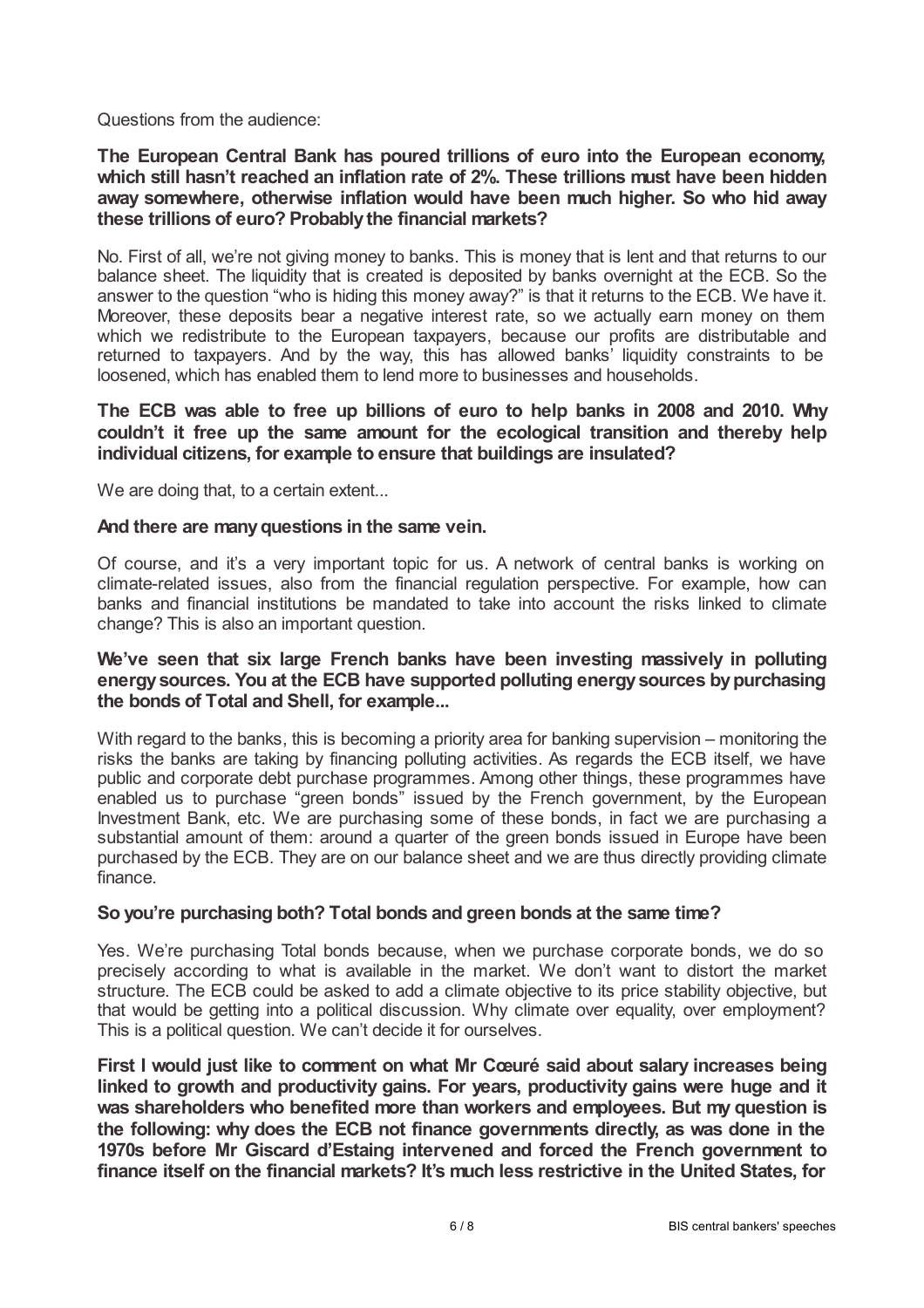**example, where they can finance themselves through the US central bank. This gives much more roomfor manoeuvre as the government is being financed by its central bank rather than the markets, as Mr Cœuré just mentioned.**

### **We understood your question but first we need you to explain something: when a government, for example the French government, needs money, where does it borrow that money from?**

When a government needs money it borrows it on the "financial markets", which in reality means it borrows from institutional investors, many of which are, in fact, French. More specifically, we're talking about the savings of French citizens, funds and insurers. Life insurance is invested in government bonds.

# **The French government can't borrowdirectlyfromthe European Central Bank?**

No, it can't borrow directly from the European Central Bank. Since 2015, as we discussed, we have been making purchases on the secondary market, after public debt securities have been issued by the governments. But we are only doing this to a limited extent, and we have imposed an upper limit on these purchases.

### **€2.5 trillion – that's quite the upper limit!**

Unfortunately there's a lot more debt in Europe. We have imposed an upper limit on our purchases: we would not purchase more than one-third of a single government's debt.

#### **Could the ECB lend directlyto governments?**

No, this is forbidden by the EU Treaties. Even before 1974, we didn't do it! The famous Giscard decrees ratified an already-existing situation. It's been a long time since France borrowed money or financed itself by printing money, before 1974, even. And the idea that the United States could finance itself directly by printing money is also a myth. It isn't true. The US government borrows on the financial markets. The Fed, the US central bank, does not lend to the US government. It doesn't lend a single cent to the US government.

### **France's public debt has reached 100% [of its GDP], but on the markets we're still borrowing at very low rates. We've reached a symbolic milestone. Mr Cœuré, is it really that serious?**

Yes, it's serious, because the direction of travel is serious. France is a country that is really struggling to get its deficit below 3%. Its debt is at 100%. If the deficit stays above 3%, the debt will then mechanically be above 100%, and at some point one will find it increasingly difficult to borrow on the markets. Today, it is not too serious because, thanks to the ECB's monetary policy, rates are very low. But one has to prepare oneself for situations when the rates will be higher, especially if there is no more growth. The debt burden will begin to crowd out all the government's other budgetary expenditure. It's not normal for the debt burden to crowd out spending on healthcare, justice or education.

#### **It's not normal...**

It's what the future has in store for us, if we don't reduce the deficit.

#### **Who decides this?**

We're talking about budgetary policy, so it's the French government, not the ECB.

#### **In his New Year's address, the French President declared that "ultraliberal capitalismis**